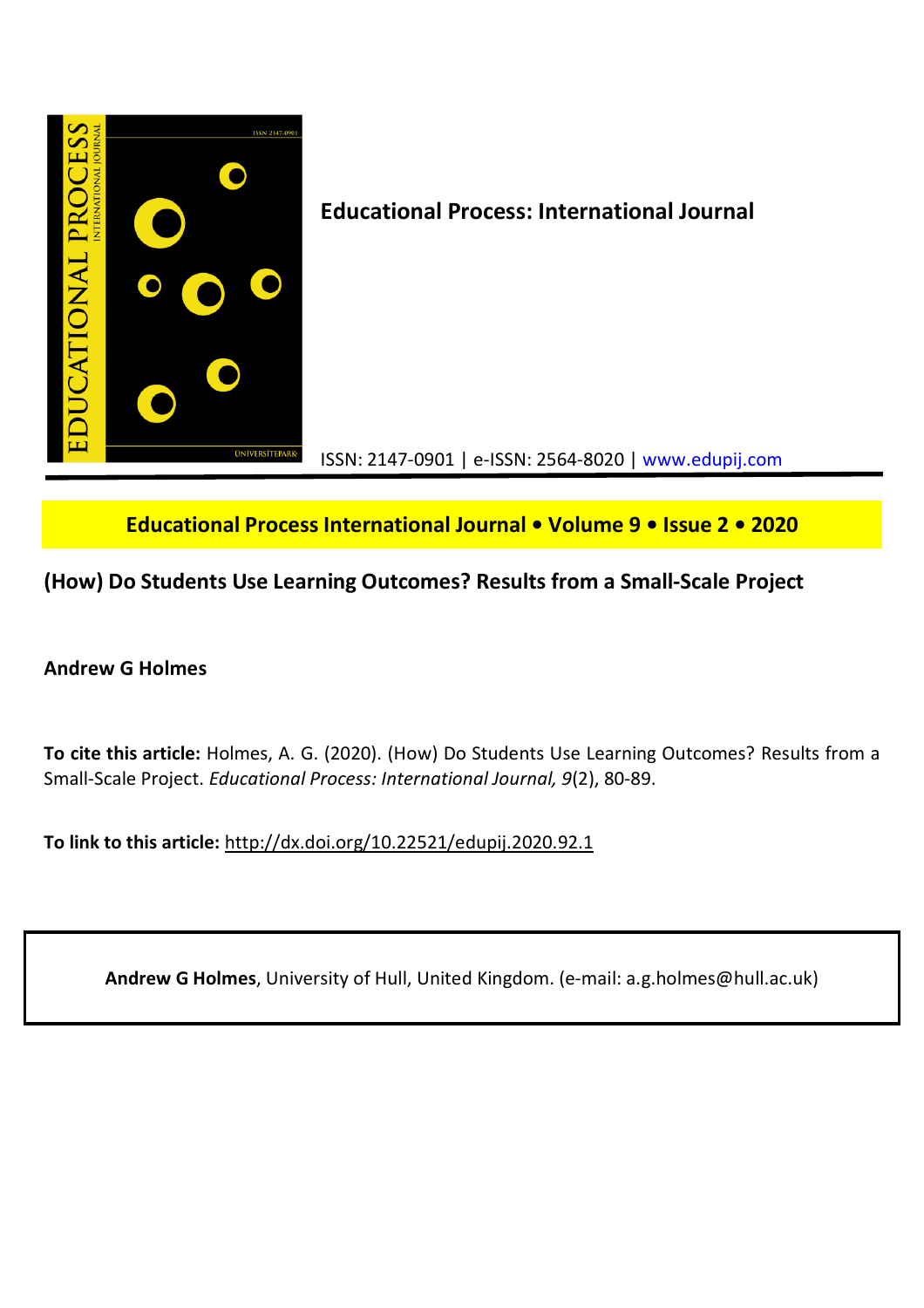# EDUPIJ • Volume 9 • Issue 2 • 2020 • pp. 80–89.

# **(How) Do Students Use Learning Outcomes? Results from a Small-Scale Project**

# ANDREW G HOLMES

## **Abstract**

Pre-specified, prescribed or intended Learning Outcomes have been in use throughout higher education programs for over two decades. There is an assumption amongst quality assurance bodies and university program approval and review processes that students engage with them. Yet, learning outcomes may constrain learning, they may not always be understood by learners and their relevance to learning has been questioned. There is anecdotal evidence from lecturers that some students do not understand them and do not use or refer to them. This paper reports on a small-scale research project investigating how university student's use prescribed learning outcomes in their everyday learning and when producing assessed work. No clear differences were found between higher and lower achieving students, yet there were differences between first- and third-year students. Surprisingly, some were able to achieve highly without referring to the outcomes against which they were assessed.

**Keywords:** Learning outcomes, assessment, student achievement, education students, student achievement.



EDUPIJ • ISSN 2147-0901 • e-ISSN 2564-8020 Copyright © 2020 by ÜNİVERSİTEPARK edupij.com

………………………………………........….....………………………………...……………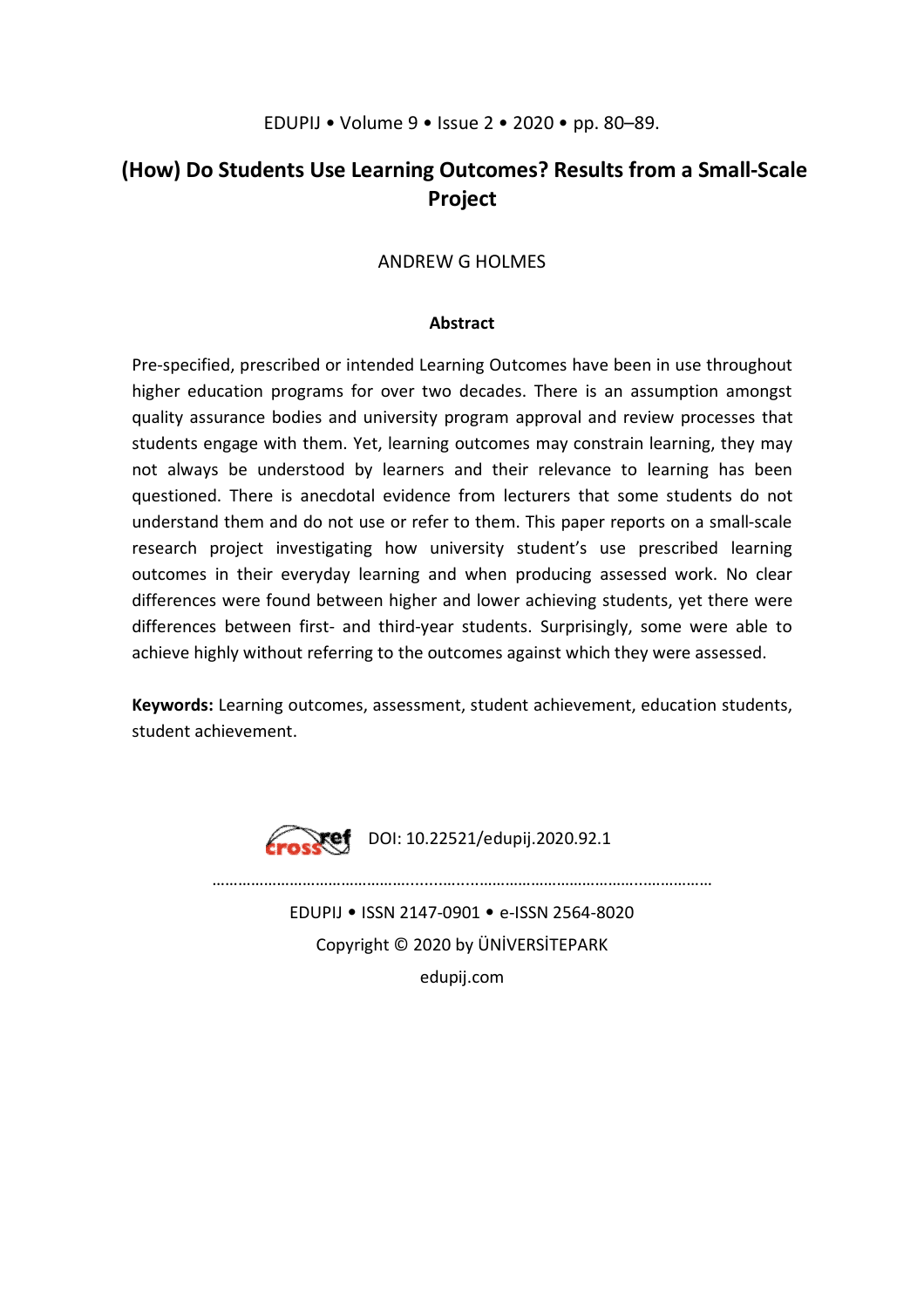### **Introduction**

Learning outcomes are descriptive statements articulating "what a student should be able to know and do at a defined stage of a programme and/or within a defined element in the programme of study" (Ellis, 2004, p. 2) or "statements of desired outcomes expressed in terms that make it clear how measurement can be achieved" (Melton, 1996, p. 409). They describe what a student should be able to do, or know, or the knowledge, skills and attitudes they should have acquired upon completion of a stage within a program of study, or completed program (Biggs & Tang, 2007; Mann, 2004; Otter, 1992). Watson (2002) suggests that they are things that a student could not previously do and are a change as a result of learning, though it is noted that this description ignores the possibility for the accreditation of prior learning. Over the last 20 years there has been a considerable shift towards the use of prescribed learning outcomes within modularized credit-based higher education programs (Holmes, 2019b), and to the extent that the majority of university programs now use them. Their importance is such that, as Adam (2004) suggests, "Learning outcomes represent one of the essential building blocks for transparent higher education systems and qualifications" (p. 3). Prescribed learning outcomes may be referred to as "intended learning outcomes" and as "pre-specified learning outcomes"; for the purposes of this paper readers more familiar with those terms should substitute "intended" or "pre-specified" for "prescribed."

There is considerable evidence of tension and difficulties in the use of prescribed learning outcomes, both from theoretical and more pragmatic positions (e.g., Erikson & Erikson 2019; Holmes, 2019b; Hussey & Smith, 2002, 2003, 2008; James & Brown, 2005; Sadler, 2007; Torrance, 2007). It is recognized that learning outcomes may constrain learning (Holmes, 2019b; Sadler, 2007; Torrance, 2007, 2012), particularly serendipitous learning, as that which is not specified in advance is not credit-bearing and therefore may be ignored or deemed irrelevant by students, and prescribed outcomes assume that learning can be always accurately predicted and defined in advance (Heick, 2018). They may lead to instrumentalism towards assessment tasks, (Torrance, 2007) whereby students focus only on the learning required to achieve an outcome. This may restrict learning and create what Erikson and Erikson (2019, p. 2297) identify as "a ceiling at which students can safely stop, knowing that any further achievements will not be rewarded." In a similar way, prescribed outcomes may stifle learner creativity as they are frequently articulated as threshold achievements (i.e., what a student needs to do to obtain a minimum pass) and may therefore encourage some to aim for the threshold level rather than aiming for a good mark (Maher, 2004). They may also hinder longer-term sustainable (Boud, 2000) and lifelong learning as students may come to understand that only learning that is certified and specified by others is of value or worthy (Boud & Falchikov, 2006; Torrance, 2012), with any learning outside of externally specified parameters of others regarded as being less valid, or even irrelevant.

There is an argument that their use has been misappropriated to serve the purposes of university management, staff accountability and institutional quality assurance and audit processes rather than pedagogy (Beno, 2004; Caspersen & Frølich, 2015; Furedi, 2006, 2012; Havnes & Proitz, 2016; Hussey & Smith, 2002; Jackson, 2000; Laisnigg ,2012; Nunley, Bers, & Manning, 2011). As such, their usage may have relevance in the critique of neoliberalism and of the marketization, commodification and commercialization of higher education (Barnett, 2011; Brown, 2011; Furedi, 2011; Love, 2008).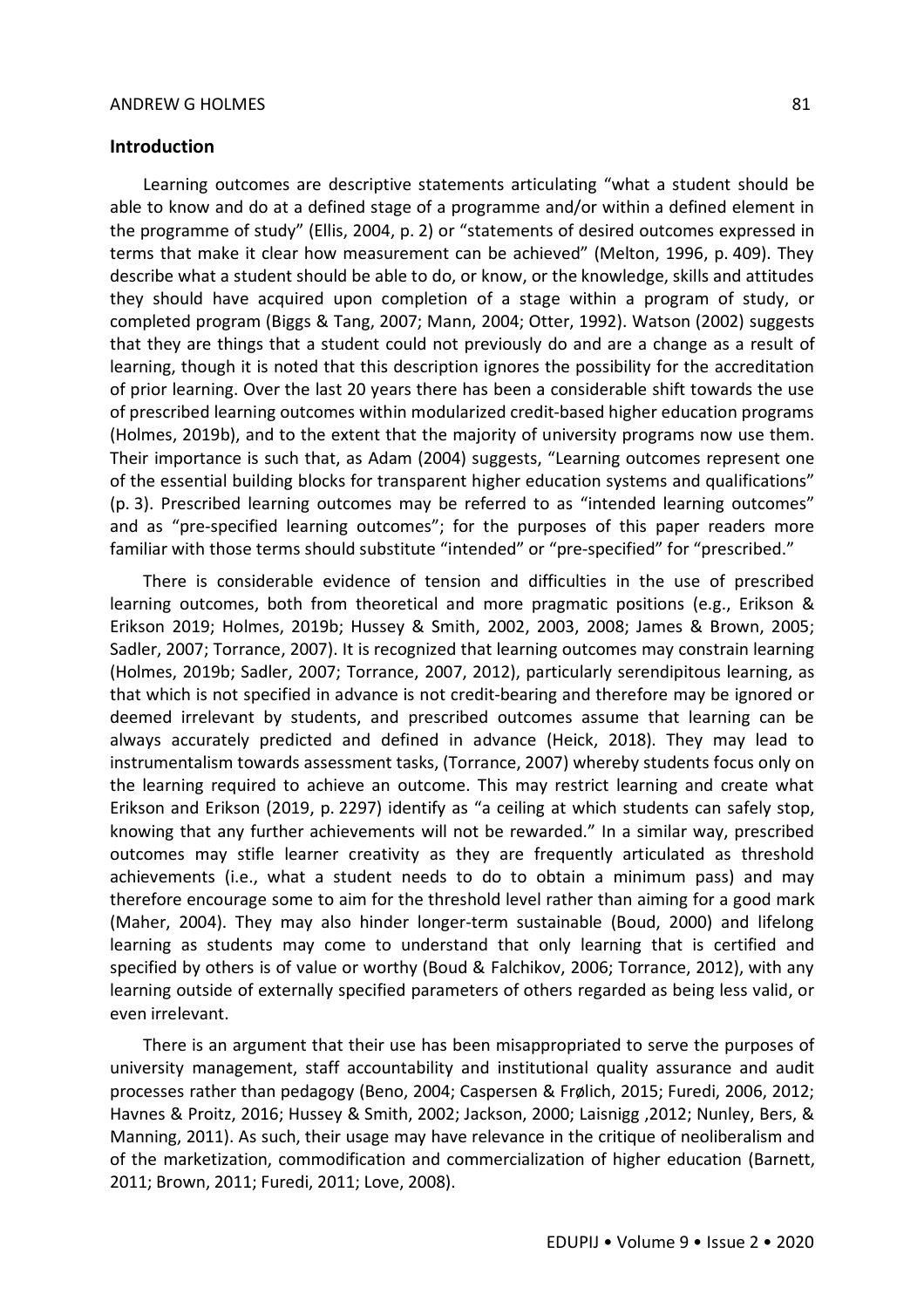They are regarded by some academics as a restriction on academic freedom, limiting what they can teach (Greensted & Hommel, 2014). Similarly, there is an argument that they may "kill originality and criticality" in pedagogy (Northwood, 2013, p. 137). Furedi (2003) argued that they undermine Socratic teaching as they negate genuine dialogue, because the results of the dialogue are specified in advance, and consequently they may inhibit a student's capacity to deal with uncertainty. Furedi suggests that student learning should be a journey of discovery rather than being directed to a predetermined destination. From a similar position, Avis (2000) argued that learning outcomes may reduce the agency of individual academics and their students, thereby limiting creativity and critical engagement. From a more philosophical perspective Reindal (2013) criticized learning outcomes because they cannot sufficiently describe aspects of higher education that may not be objectified, such as personal responsibility, and that they encourage objectivity rather than essential aspects of humanity and the understandings associated with this that are necessary in higher education.

Prescribed learning outcomes have been criticized because the language in which they are written may confuse some students, and they may only provide a general guide as to what is expected, with students requiring specific knowledge in order to be able to correctly interpret the specific meaning of the outcomes against which they are assessed. However carefully they are written, they can only be interpreted in the light of prior understanding of what quality or standard is appropriate in a given subject at a given level (Hussey & Smith, 2002, 2003, 2008). Students may frequently have a "limited awareness" of their meaning and relevance (Greensted & Hommel, 2014, p. 24). Erikson and Erikson (2019) similarly suggested that students have a "limited interpretative framework, which severely restricts the potential for learning outcomes to fulfill their assumed communicative functions" (p. 2301). A further criticism is that students possess different abilities and progress at different rates; therefore, they will be ready for assessment at different points in time (Melton, 1996), yet outcomes as currently used do not allow students the flexibility to submit assessed work when are ready, but are required to submit to specified assessment deadlines (Holmes, 2019b).

The use of too narrowly prescribed learning outcomes is antithetical to a genuinely constructivist pedagogy, because knowledge and meaning are individually constructed by, and are unique to, each learner (Holmes, 2019a; Merrill, 1991). For those who embrace radical constructivism (von Glaserfeld, 1984, 1995a, 1995b), there is even greater difficulty with their usage. Radical constructivists working from within an epistemology, where the meaning of language is based solely on individuated subjective experience, would argue that we cannot use words to formulate meaningful learning outcomes, because they are subjectively interpreted differently by each student.

Despite these criticisms, the use of prescribed learning outcomes is fully embedded in contemporary higher education assessment processes. They are mandatory in higher education across Europe (Havnes & Proitz, 2016) and the norm in American universities and colleges (Kuh, Jankowski, Ikenberry, & Kinzie, 2014). There is anecdotal evidence from higher education teaching staff that some students do not refer to them when producing their assessed work, whilst, conversely, others may over-focus on them to the detriment of their understanding of areas of the curriculum they do not feel contribute to their demonstration of meeting an outcome through the assessment process. Yet, there are few studies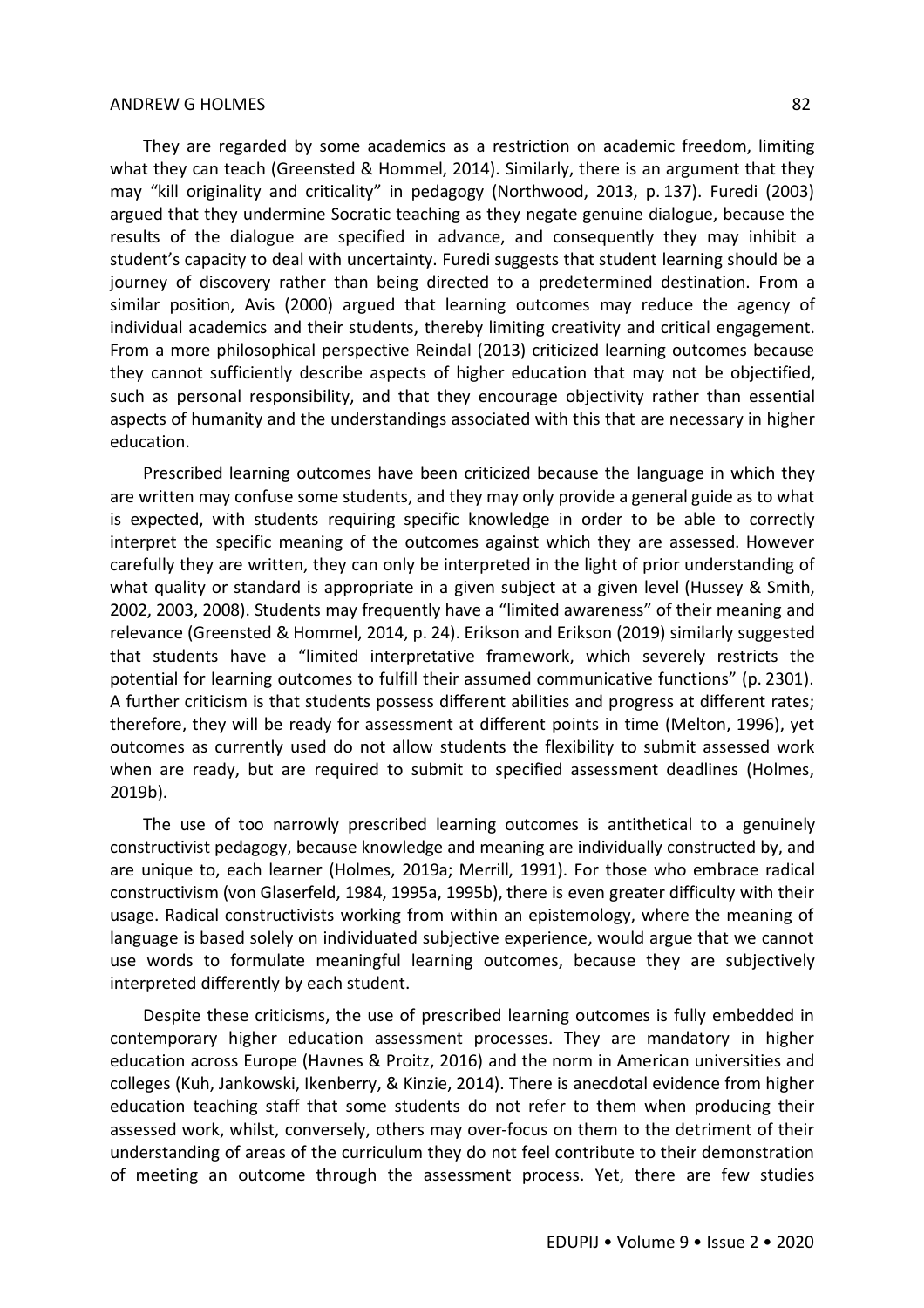regarding students' actual usage of learning outcomes in higher education. Understanding the factors that promote students' use of them is important for both theoretical and practical reasons. This knowledge may help to bridge any disconnect between theory and the use of learning outcomes, and may also help university policymakers and assessors to identify whether interventions may be needed.

# **Methodology**

This small-scale qualitative research project involved undergraduate (Bachelor of Arts) first-year and third-year students (*n* = 20) studying in the field of Educational Studies at two universities in the United Kingdom, one of which is a research-intensive institution. The majority of students (*n* = 19) were female, six were classified as mature students on entry, 11 were first-years, and nine were third-year students. Data was collected via individual semi-structured interviews as part of a larger research project that investigated students' surface and deep approaches to learning (see Holmes, 2018b) and was analyzed using thematic analysis (Braun & Clarke, 2012, 2013). During the course of each interview, the students were asked three simple questions about learning outcomes in order to encourage reflection and discussion: (1) How do you use learning outcomes in your everyday learning?, (2) How do you use learning outcomes when producing assessed work?, and, (3) Would you classify yourself as being a higher- or lower-achieving student based on your attainment to date? Follow up questions were asked based on individual responses. Question 3 was included in order to ascertain if higher-achieving students made greater use of learning outcomes. It is recognized that student self-identification and declaration of achievement to date may not be a sufficiently accurate marker to allow labeling as a "high" or "low" achiever, yet, for the purposes of this project, it serves as a broad indicator of achievement, rather than a measurement. Access to actual student grade profiles was not available. Some students did not feel comfortable with, or were unable to identify themselves as being a high or low achiever, preferring instead to self-identify as "medium achievers." Three such students indicated that the fact they were studying at university meant they were high achievers, yet recognized that, whilst at university, they had not achieved highly, and consequently identified themselves as medium achievers.

# **Results and Discussion**

*Use of Learning Outcomes: in day-to-day learning and when producing assessed work*

The interviewed students did not refer to learning outcomes in their day-to-day learning (0 of 20 indicated usage in everyday learning), yet typically did so when producing assessed work (13 of 20). Comments from them included, *"Other than when I'm writing my work for assessment submissions I don't look at them,"* "*I only really look at them when I'm producing an assignment,*" "*I don't bother with them until it comes to writing an essay," "I don't see what use they are until you get to writing an assignment. I rely on what the lecturer is teaching us about the topic. They should know what the outcomes are supposed to be and teach us according to them," "I don't look at them until I sort of start getting nearer to the assessment hand-in date,"* and "*There is no need to look at them until you start doing the assessment.*" These comments indicate that learning outcomes do not particularly inform nor shape students' day-to-day learning practices. In itself this is interesting, as one of the frequently-cited arguments for the use of prescribed outcomes is that they provide focus for student learning (Otter, 1992). The students interviewed indicated they used outcomes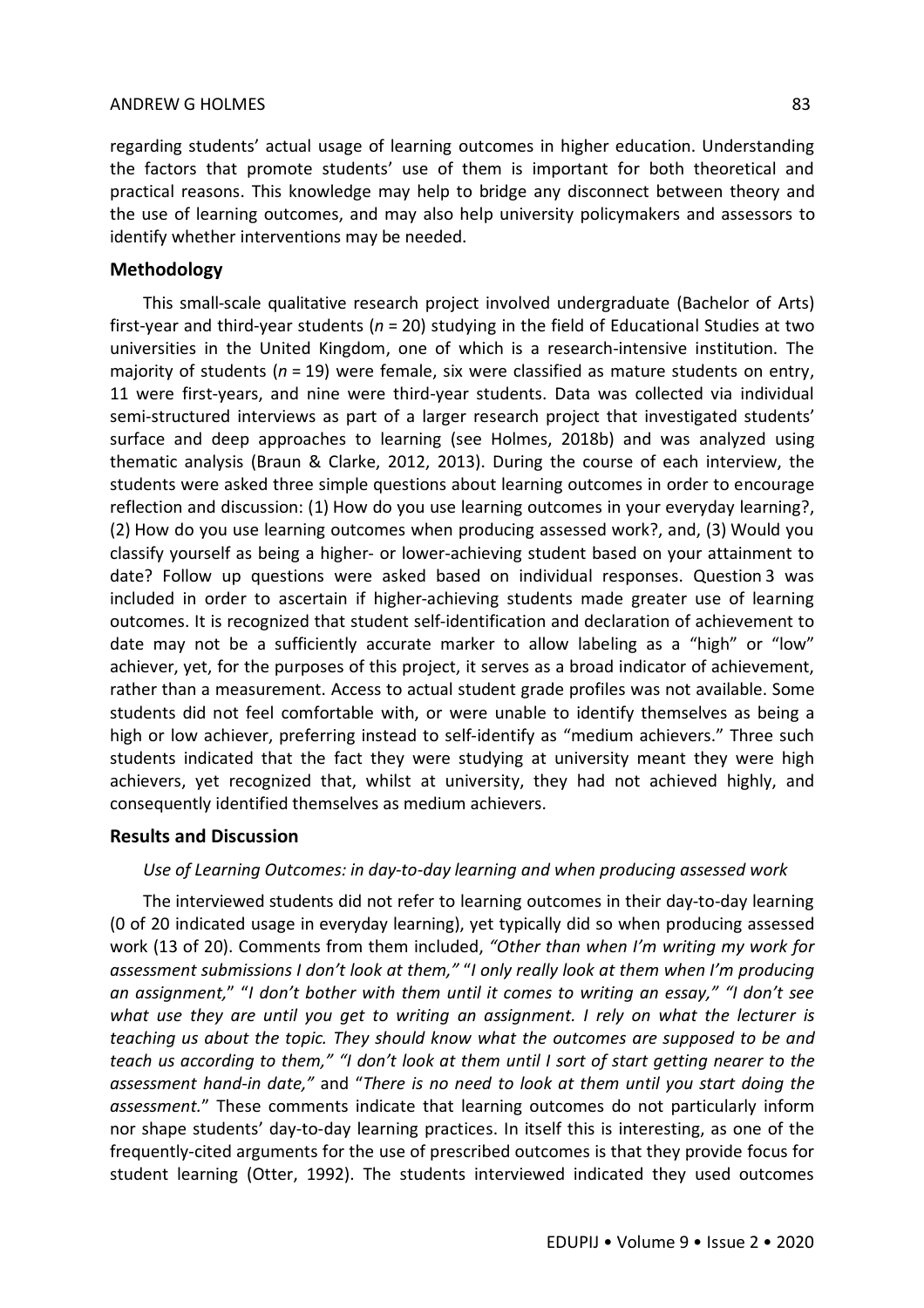solely when engaged in producing assessed work. This suggests that outcomes neither constrain, nor focus, everyday student learning, yet that they act as a tool of focus when work is produced for assessment purposes. Other than when engaged in assessment tasks, these students paid little or no attention to the learning outcomes. This may support the argument that prescribed outcomes contribute to student instrumentalism (Torrance, 2007).

# *Differences between first- and third-year students*

The students interviewed indicated that they had typically not referred to learning outcomes in the earlier stages of their university education, yet increasingly did so as they progressed from the first to second to their third and final year. The explanations they provided included having become more aware of how important the outcomes they were assessed against were to their academic success and wanted to improve grades, and that assessor feedback often referred to learning outcomes. This indicates both the students' growing awareness of learning outcomes, and their increased focus on achieving good grades in the latter stages of their degree [at both institutions first-year grades did not contribute to the final degree classification]. Representative comments from students included, "*If I'm honest, I think it's something that only quite recently, as a result of having made mistakes on two of the previous assignments, that I am now making sure that I'm looking at them"* [third-year student], *"I never used to until mid-way through the second year really, as grades start to count then"* [third-year student]*,* and *"I didn't look at them really in the first year, but I did start to in the second year and now I always look at them"* [third-year student]*,* and *"Occasionally, I think I do, I read them in the first week obviously, but I don't think I've ever looked at them though, I might've done at the end of the second year and maybe I looked at the first-year ones occasionally, but to be honest I really only looked at them in the third year"* [third-year student].

#### *Differences between higher- and lower-achieving students*

Other than two high achievers who indicated that they never referred to them (discussed later), there were no clear-cut differences between higher- and lower-achieving students. This was surprising as it was anticipated that higher-achieving students would be more likely to refer to them, both in their everyday learning and when producing assessed work. The lack of clear differences may be attributable to the relatively small dataset, or it may be the case that greater learner engagement with outcomes does not lead to higher achievement (there being many other factors affecting a student's grade for an assessed piece of work).

### *Students who never or rarely use learning outcomes*

Four students indicated that they rarely used them, whilst three never used them. Comments from these students included, "*I can't really remember if I look at them. I guess I may do, possibly, now and again, I think I did once or twice but didn't find them useful, so I go off what the lecturer tells us"* [first-year student], "*I don't really look at them to be honest, I rely on what the lecturers say to us about the assessment"* [third-year student]*, "Not really, I look at them, yeah, but I pay a lot more attention to what the lecturers tells us to do about the assessment than what the learning outcomes say to me"* [first-year student], "*I don't really look at the module's learning outcomes, I rely on what the tutor tells us overall about what we need to know and do for the assessment"* [first-year student]. These comments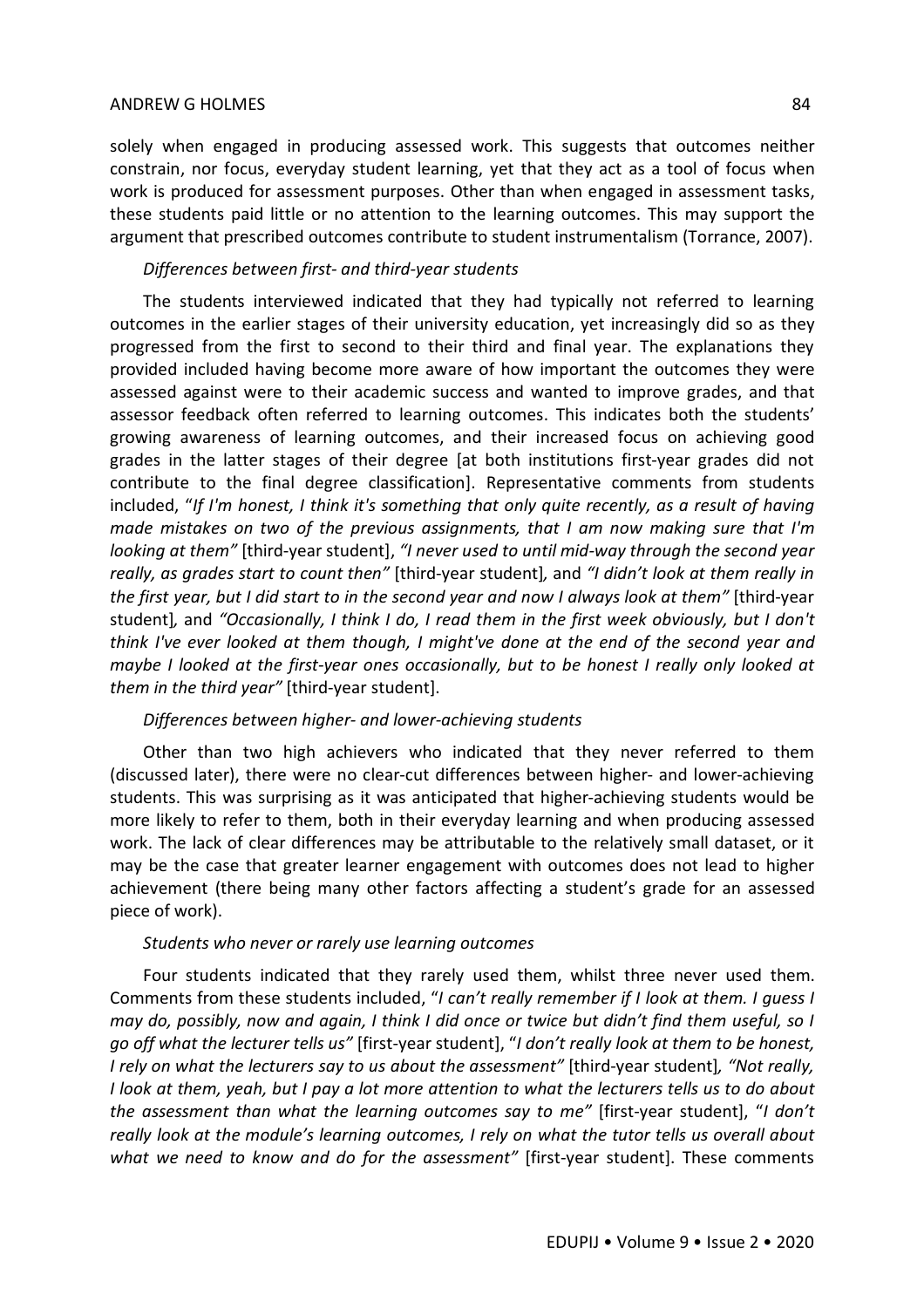would indicate that some students, although aware of learning outcomes, simply do not use them, but instead rely on their lecturers' explanations of the assessment requirements.

Of the 20 students, two high-achieving third-year students on track for a first-class honors degree [both subsequently did achieve first-class honors degrees] stated that they did not use and had never used learning outcomes. Their comments included, *"I've never looked at them, no I've never bothered looking at them," and "No. I don't look at the learning outcomes. I've never looked at the learning outcomes*." If these students were able to achieve first-class degrees without ever referring to the learning outcomes they were assessed against this raises a serious question about their relevance and the role they play in student learning. It perhaps also raises questions about the extent to which learning outcomes are used by assessors when grading work.

Of the three students who indicated never having used learning outcomes, one was a first-year student interviewed midway through their second semester, who answered Question 1 [How do you use learning outcomes in your everyday learning?] with "*What are learning outcomes?"* This comment raises further questions about their use. If a student can successfully complete the assessment requirements of Semester 1 without knowing what learning outcomes are, then their direct relevance to learning and assessment may be open to question.

#### Lack of understanding of learning outcomes/lecturers deconstructing their meaning

In total, 50% of the students (*n* = 10) indicated that they did not fully engage with the prescribed outcomes they were assessed against, either because they did not understand them or were uncertain about their understanding of them. Representative comments from the students included, *"They are not always written in a language that us students can understand*" [third-year student], "I don't always understand what they mean so I'll ask the lecturer to explain them" [third-year student], "*They aren't always written in a way I can understand them, so I tend to try and rewrite them down for myself using words that I can understand and then I'll check with the lecturer that what I've written is right or not*" [first-year student], *"Well we don't always understand what they mean or what they mean in terms of what's needed for the assessment, so we'll usually ask the lecturer to explain what they mean,"*  "*Some of them are kind of very vague, so say for example they might say 'understand' but don't give an idea of the depth or level of understanding. So, I'll see the tutor and ask what exactly an outcome means, or ask them 'does it mean this?'"* [third-year student]*,* and *"I don't really understand, most of us don't really as they are, well not really very specific, so we are unsure about what they mean, so we ask the lecturers and they explain what they actually mean," and "I sort of understand them, but I'm not always sure, so will always check my understanding with the lecturer and they'll explain them, as I'm not always sure if I've got them worked out correctly"* [third-year student]*.*

It would seem to be the case that because they did not understand the outcomes, or did not have the confidence in their own level of understanding and interpretation of them, these students, rather than using the stated learning outcomes directly, relied on their lecturers to explain their meaning and what was required of them in the assessed work. Or they would try to interpret and rearticulate them in language that made more sense to them and would then confirm the accuracy of this with their lecturer. This aligns with previous works by Hussey and Smith (2002, 2003, 2008), and also Greensted and Hommel, (2014), in suggesting that the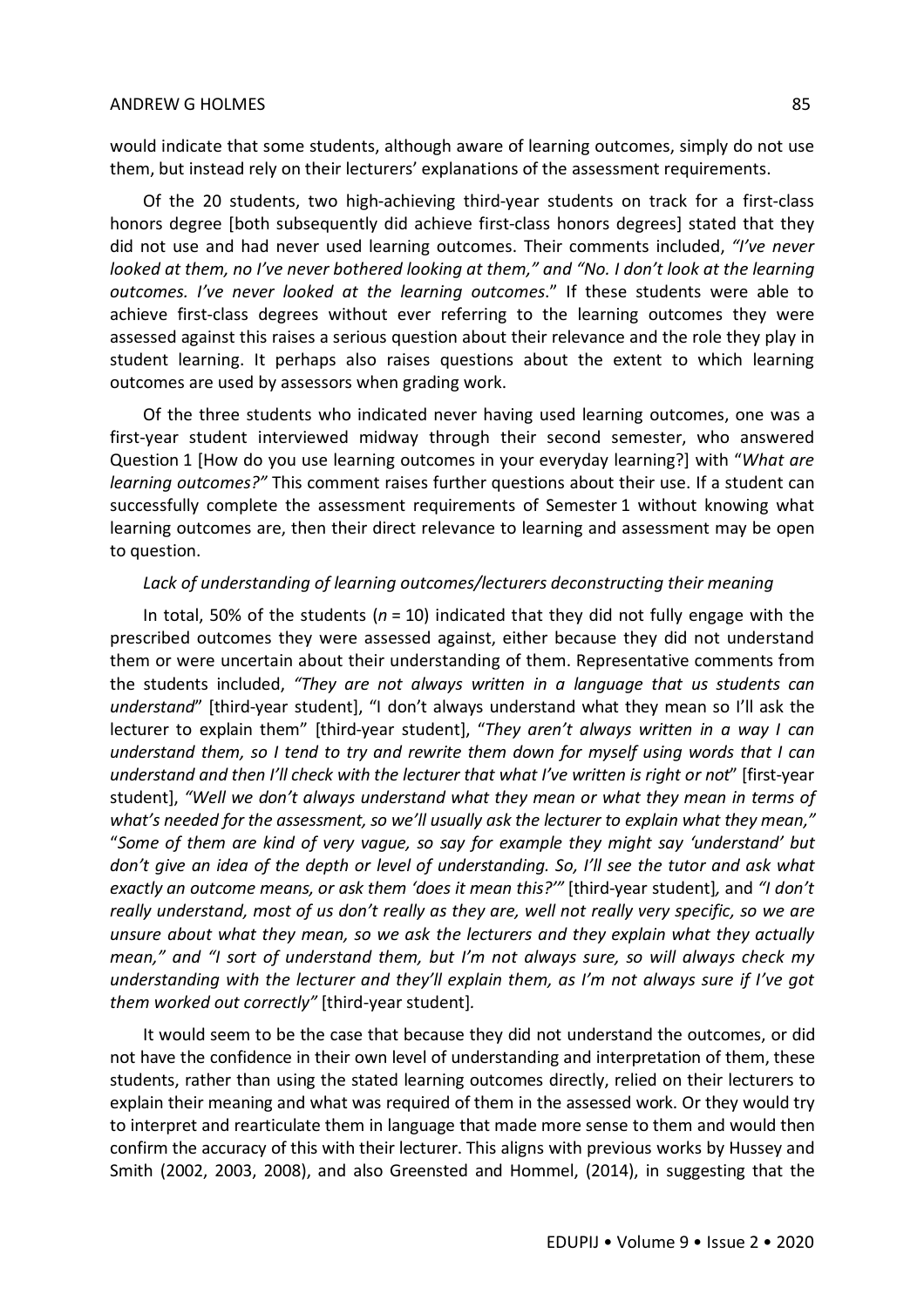language that learning outcomes are written in may not be best suited to some learners and that they may need specific interpretation based on knowledge and understanding which some students may not yet possess.

In practice this would seem to operate in the form of the lecturers deconstructing the outcomes, and reconstructing them into a more user-friendly format, clarifying their meaning so that students may then understand what is required of them. If 50% of the students from a sample of 20 do not understand the outcomes without them being deconstructed, this raises questions about some of the claimed benefits of prescribed outcomes for student learning, as well as about the style of language in which they are written. These students placed far more reliance on the individual lecturer's explanation of assessment requirements than on their own understanding of them. This perhaps suggests that assumptions that learning outcomes empower students (Ellis, 2004) may not be correct.

### *Learning outcomes constraining learning*

One student, when asked how they used outcomes reported, "*It depends, if it is a subject I am really interested in I tend to read widely and just out of interest or go a bit further, whereas for some modules you find a bit difficult, I just focus on the learning outcomes and just passing*" [third-year student]. This comment indicates that, for this learner, where they found the module difficult, they focused more on the prescribed outcomes in order to achieve a pass grade. Similarly, another [third-year student] stated, "*The learning outcomes really only give you a guide as to what you need to do to pass, not to get a good mark. So, you have to look at the marking criteria and then somehow relate what they say to the learning outcomes, as otherwise if you just do [meet] the learning outcomes then you are going to only pass and I'm aiming to get a good degree, not just pass my degree, if you know what I mean."* Together these two student's comments indicate that prescribed learning outcomes can constrain their achievement, concurring with Maher's (2004) study which suggested that some learners using them may aim for a threshold pass grade rather than aiming for a high mark. It also concurs with Erikson and Erikson's (2019) argument, in that they may act as a ceiling for learning, in these cases meeting (rather than surpassing or exceeding) the outcomes would effectively limit the grade they could achieve.

## **Conclusions**

It is recognized that the current study has certain limitations, and the findings may not be generalizable. A student's self-declaration of being a high or low achiever is highly subjective; also, the 20-student sample size was small, plus the research was limited to two universities. As such, given the scale of use of prescribed learning outcomes throughout higher education programs, this work may not be representative, either of all students at the institutions involved, of students at other universities, or of those studying other disciplines. The current study has, therefore, only just scratched the surface of what is clearly an area worthy of further in-depth exploration. Further research with larger group sizes, that includes students from other disciplines and other universities is required, and that also has access to the participant students' actual grades.

Nevertheless, as has been found, some students do not use the prescribed learning outcomes to inform their everyday learning, some do not know what learning outcomes even are, whilst some do not understand them without their meaning being deconstructed by their instructors, and some are able to achieve highly without ever having referred to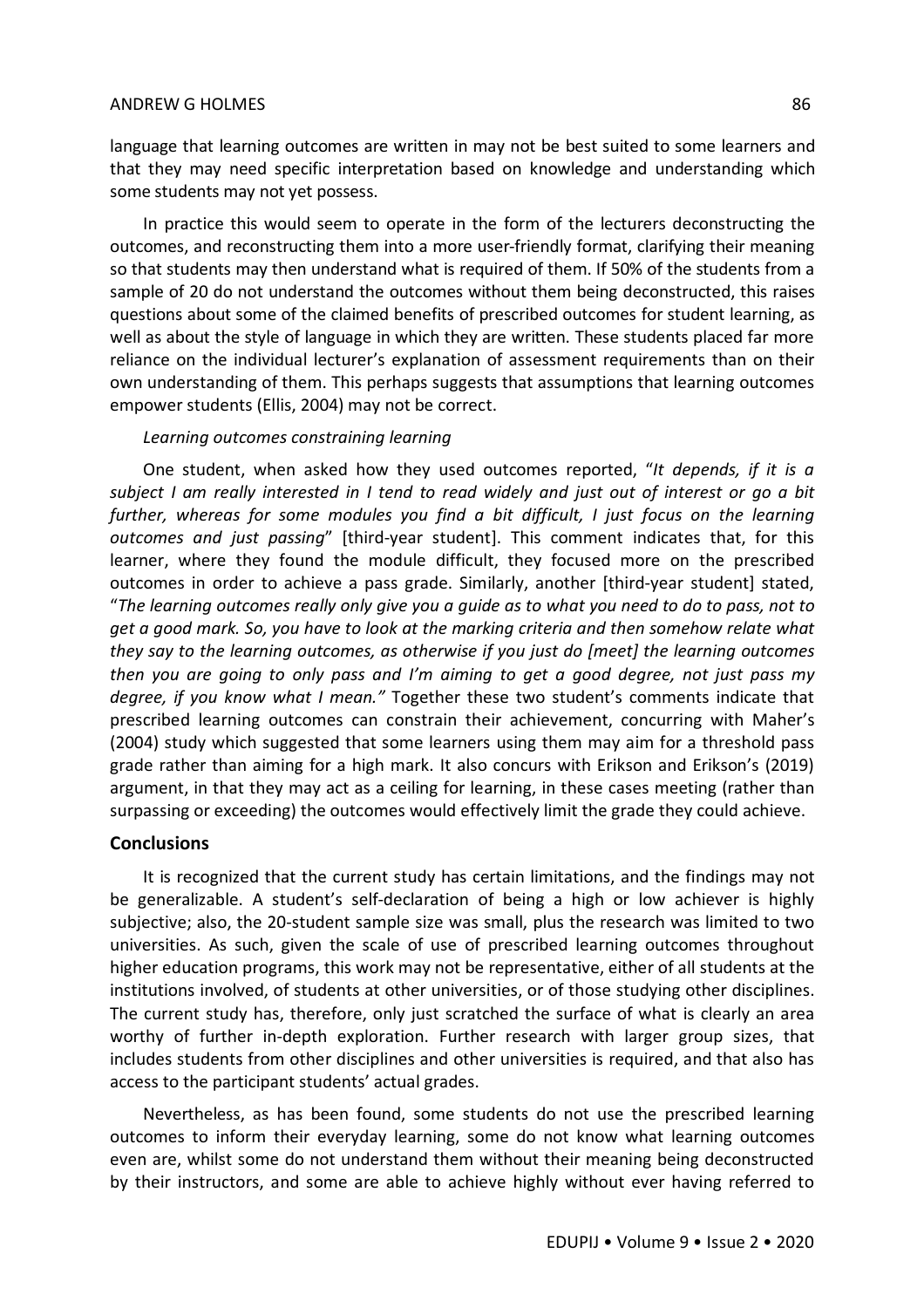them. Together, these findings would indicate that the assumptions made by both academics and policymakers about the role played by and the importance ascribed to learning outcomes are open to question, and that further research into students' usage of prescribed learning outcomes is therefore required.

# **References**

- Adam, S. (2004). *Using Learning outcomes. A consideration of the nature, role, application and implications for European education of employing learning outcomes at the local, national and international levels.* Bologna seminar. Edinburgh, Scottish Executive.
- Avis, J. (2000). Policing the subject: Learning outcomes, managerialism and research in PCET. *British Journal of Educational Studies, 48*(1), 38-57.
- Barnett, R. (2011). The marketised university: defending the indefensible. In M. Molesworth, R. Scullion & E. Nixon (Eds.), *The Marketisation of Higher Education and the Student as Consumer* (pp. 39-51). London, United Kingdom: Routledge.
- Beno, B. (2004). The role of student learning outcomes in accreditation quality review*. New Directions for Community College, 126*, 65-72.
- Biggs, J., & Tang, C. (2007). *Teaching for quality learning at university (3rd ed.).* Milton Keynes, United Kingdom: Open University.
- Boud, D. (2000). Sustainable Assessment: rethinking assessment for the learning society. *Studies in Continuing Education, 22*(2), 151-167.
- Boud, D., & Falchikov, N. (2006). Aligning assessment with long-term learning. *Assessment and Evaluation in Higher Education, 31*(4), 399-413.
- Braun, V., & Clarke, V. (2012). Thematic analysis. In C. Camic, P. M. Camic, D. O. Long, A. T. Panther, D. Rindskopf, & K. J. Sher (Eds.), *APA Handbook of Research Methods in Psychology, Vol. 2: Research designs: Quantitative, qualitative, neuropsychological, and biological* (pp. 57-71). Washington, DC: American Psychological Association.
- Braun, V., & Clarke, V. (2013). *Successful Qualitative Research; a Practical Guide for Beginners.* London, United Kingdom: Sage.
- Brown, R. (2011) The march of the market. In M. Molesworth, R. Scullion, & E. Nixon (Eds.), *The Marketisation of Higher Education and the Student as Consumer* (pp. 11-24). London, United Kingdom: Routledge.
- Caspersen, J., & N. Frølich. (2015). Managing Learning Outcomes. In E. Reale, & E. Primeri (Eds.), *The Transformation of University Institutional and Organizational Boundaries* (pp. 187-202). Rotterdam, Netherlands: Sense.
- Ellis, G. (2004). *Rough Guide to Learning Outcomes.* Teesside University, Centre for Learning and Quality Enhancement.
- Erikson, M. G., & Erikson, M. (2019). Learning outcomes and critical thinking good intentions in conflict. *Studies in Higher Education, 44*(12), 2293-2303.
- Furedi, F. (2003). Learning outcomes are corrosive. *CAUT Bulletin* 60(1).
- Furedi, F. (2006). *Where have all the intellectuals gone? Confronting 21st Century Philistinism. Including a reply to Furedi's critics* (2nd ed.). London, United Kingdom: Continuum.
- Furedi, F. (2011). Introduction to the marketisation of higher education and the student as consumer. In M. Molesworth, R. Scullion, & E. Nixon (Eds.), *The Marketisation of Higher Education and the Student as Consumer* (pp. 1-8). London, United Kingdom: Routledge.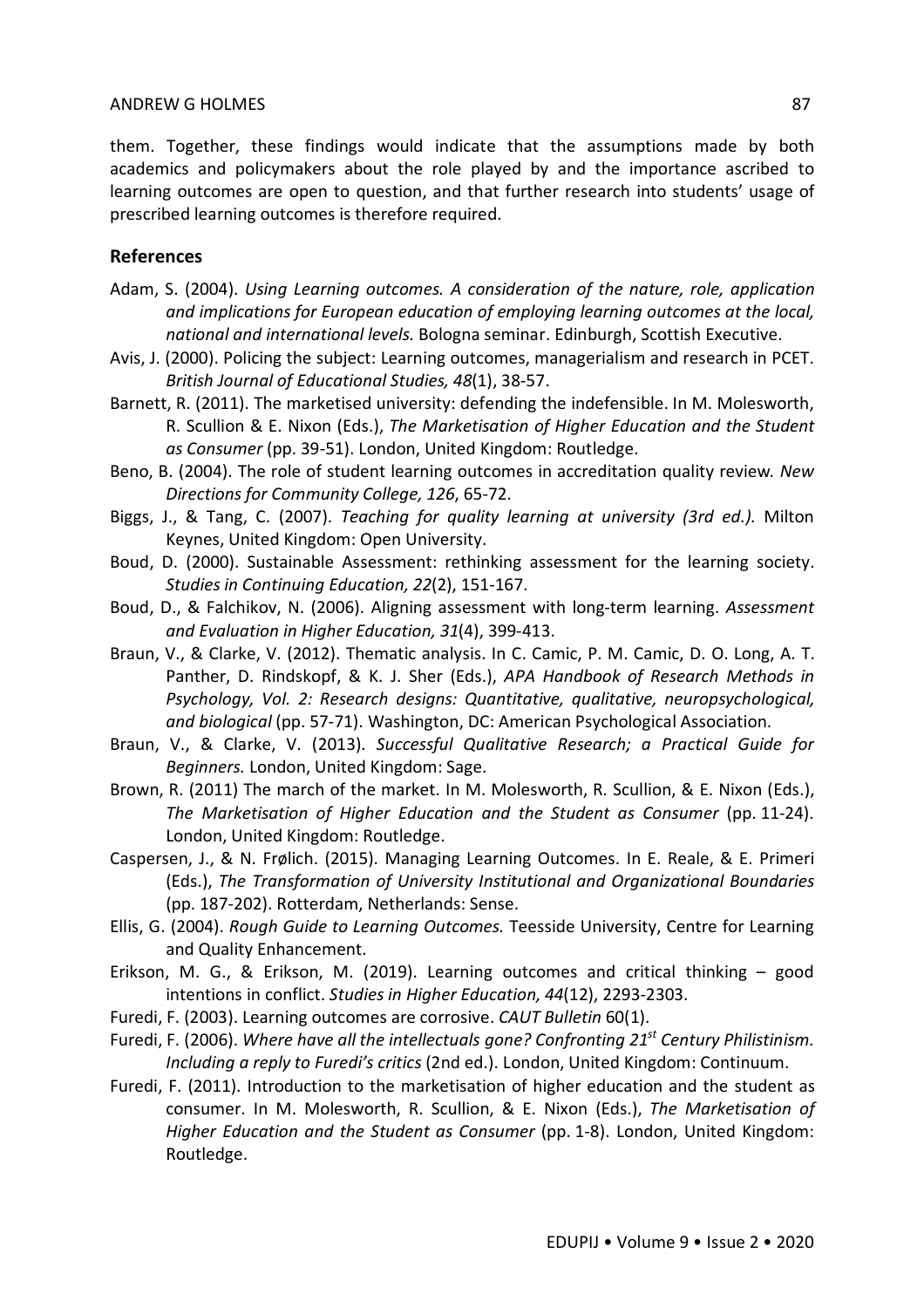- Furedi, F. (2012, November 29). *The Unhappiness principle.* Times Higher Education Supplement.
- Greensted, C., & Hommel, U. (2014). Intended learning outcomes: Friend or foe? *Global Focus, 8*(1), 20-25.
- Havnes, A., & Proitz, T. S. (2016). Why use learning outcomes in higher education? Exploring the grounds academic resistance and reclaim the value of unexpected learning. *Educational Assessment, Evaluation and Accountability, 28*, 205-223.
- Heick, T. (2018, September 21). Learning outcomes: the cost of insisting what a student will understand. *TeachThought*. Accessed from https://www.teachthought.com/learning/pros-cons-predicting-learning-outcomes/
- Holmes, A.G. (2018a). Problems with assessing student autonomy in higher education, an alternative perspective and a role for mentoring. *Educational Process: International Journal, 7*(1), 24-38.
- Holmes, A. G. (2018b). The role of interest and enjoyment in determining students' approach to learning. *Educational Process: International Journal, 7*(2), 140-150.
- Holmes, A. G. (2019a). Constructivist learning in university undergraduate programmes. Has constructivism been fully embraced? Is there clear evidence that constructivist principles have been applied to all aspects of contemporary university undergraduate study? *Shanlax International Journal of Education, 8*(1), 7-15.
- Holmes, A. G. (2019b). Learning Outcomes: A good idea yet with problems and lost opportunities. *Educational Process: International Journal, 8*(3), 159-169.
- Hussey, T., & Smith, P. (2002). The trouble with learning outcomes. *Active Learning in Higher Education, 3*(3), 220-233.
- Hussey, T., & Smith, P. (2003). The Uses of Learning Outcomes. *Teaching in Higher Education, 8*(3), 357-368.
- Hussey, T., & Smith, P. (2008). Learning Outcomes: a conceptual analysis. *Teaching in Higher Education, 13*(1), 107-115.
- Jackson, N. (2000). Programme Specification and its Role in Promoting an Outcomes Model of Learning. *Active Learning in Higher Education, 1*(2), 132-151.
- James, M., & Brown, S. (2005). Grasping the TLRP nettle: preliminary analysis and some enduring issues surrounding the improvement of learning outcomes*. The Curriculum Journal, 16*(1), 7-30.
- Kuh, D., Jankowski, N., Ikenberry, S. O., & Kinzie, J. (2014). *Knowing What Students Know and Can Do. The current state of learning outcomes assessment in US colleges and universities*. Champaign, IL: National Institute for Learning Outcomes Assessment.
- Lassnigg, L. (2012). 'Lost in Translation': Learning outcomes and the governance of education. *Journal of Education and Work, 25*(3), 299-330.
- Love, K. (2008). Higher Education, pedagogy and the 'consumerisation' of teaching and learning. *Journal of Philosophy of Education, 42*(1) 15-33.
- Maher, A. (2004). Learning outcomes in higher education: implications for curriculum design and student learning. *Journal of Hospitality, Leisure, Sport and Tourism Education, 3*(2), 46-54.
- Mann, S. J. (2004). *Guidelines for Writing Aims and Intended Learning Outcomes at the Programme and Course level.* Glasgow University, United Kingdom.
- Merrill, M. D. (1991). Constructivism and Educational design. *Educational Technology, 31*(5), 45-53.